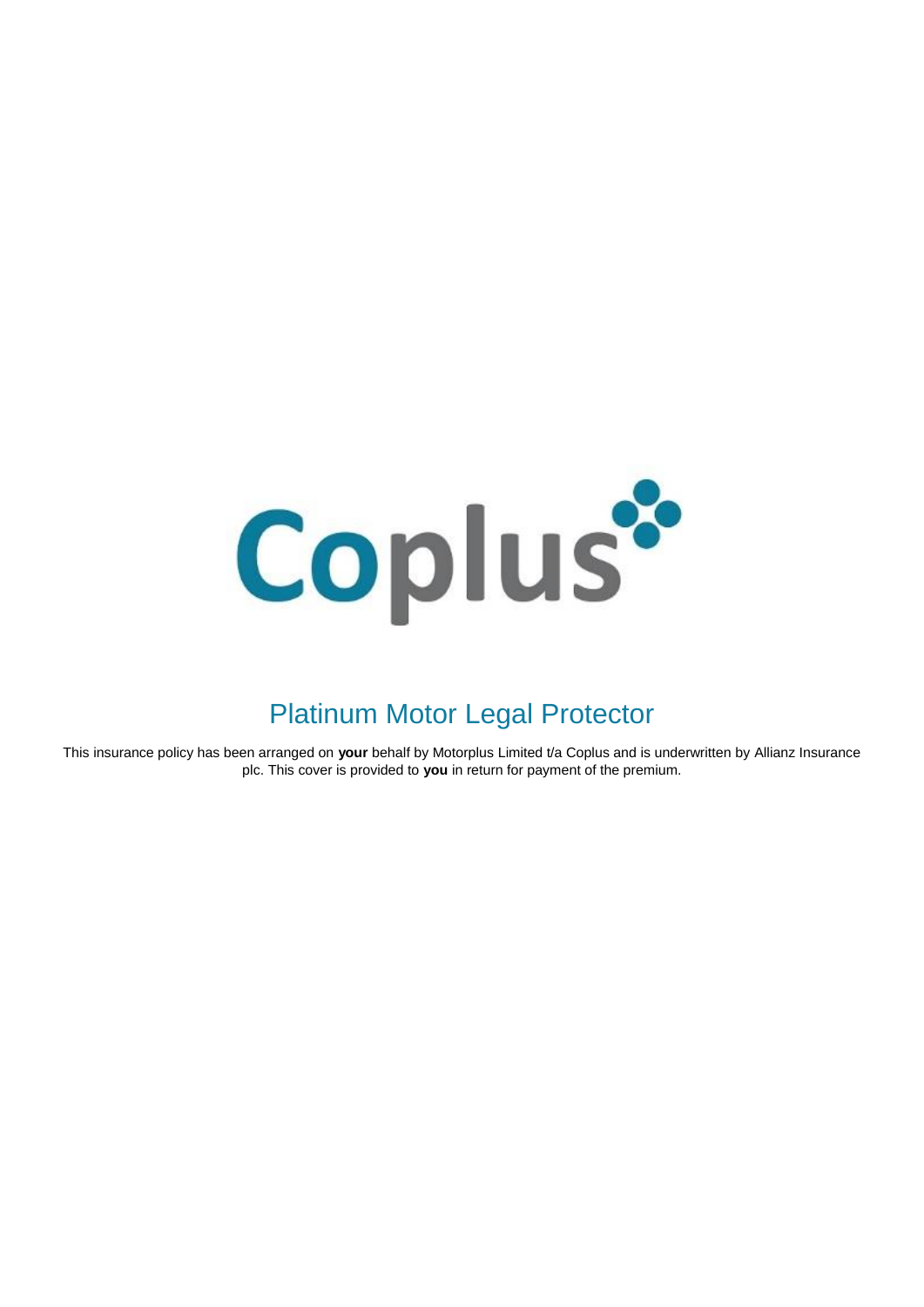

# To make a claim:

# Call: 0333 241 3400 Email: bpclaims@coplus.co.uk Address: Coplus, Norfolk Tower, 48-52 Surrey Street, Norwich, NR1 3PA

Claims must be reported as soon as possible after the insured event.

| <b>Contents</b> |  |
|-----------------|--|
|                 |  |
|                 |  |
|                 |  |
|                 |  |
|                 |  |
|                 |  |
|                 |  |
|                 |  |
|                 |  |
|                 |  |
|                 |  |
|                 |  |
|                 |  |
|                 |  |
|                 |  |
|                 |  |
|                 |  |
|                 |  |
|                 |  |
|                 |  |
|                 |  |
|                 |  |
|                 |  |
|                 |  |

## <span id="page-1-0"></span>Who does it cover?

- The policyholder:
- Any other person entitled to ride or drive the vehicle covered under the motor insurance policy.

#### <span id="page-1-1"></span>**What criteria apply?**

- The policyholder must have valid motor insurance throughout the duration of the motor legal expenses insurance;
- The vehicle must be specified in the motor insurance policy and driven or ridden by a person entitled to do so.

## <span id="page-1-2"></span>**Your responsibility**

You must take reasonable care to: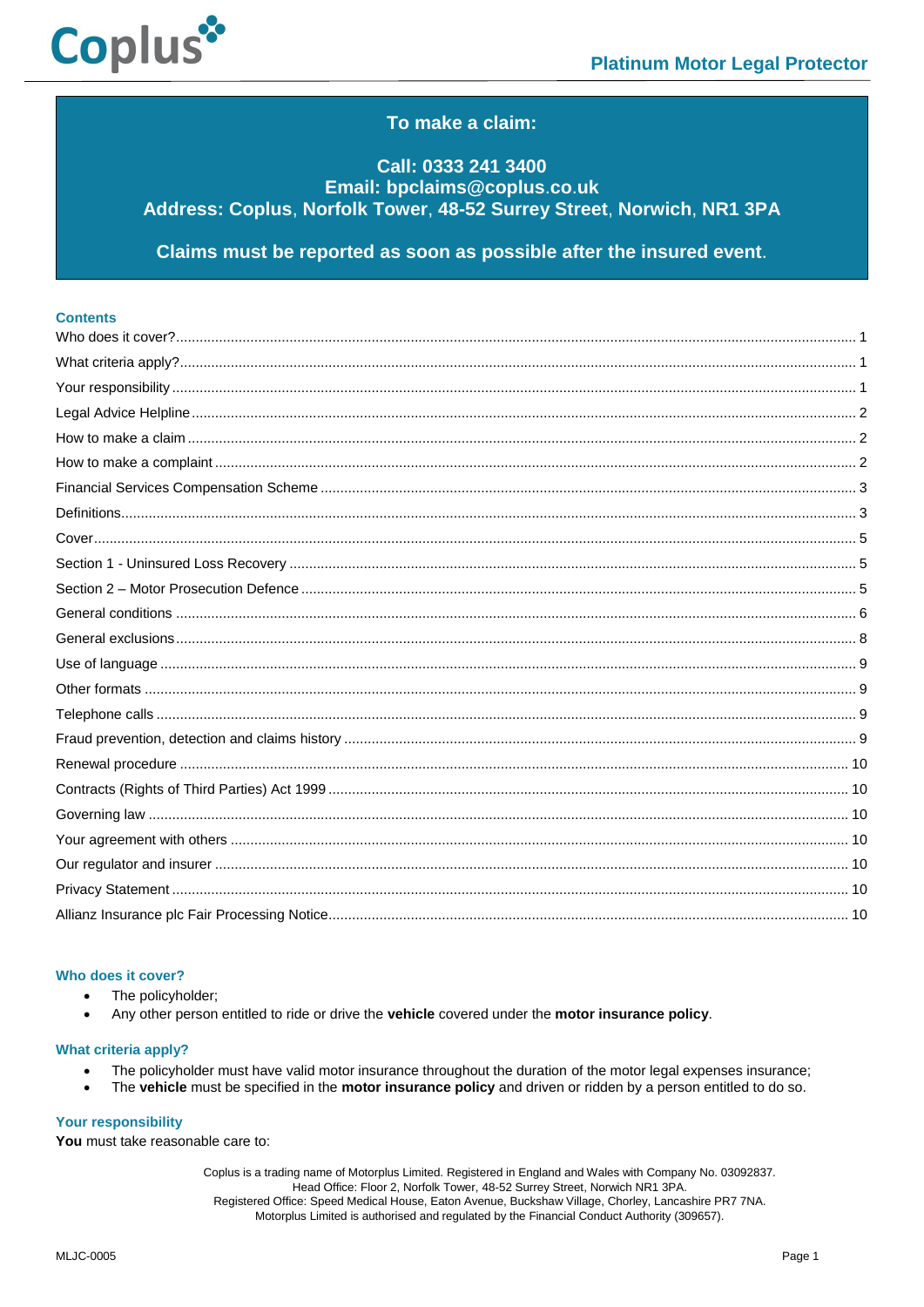

- a) supply accurate and complete answers to all the questions **your** insurance broker may ask as part of **your** application for cover under the policy;
- b) make sure that all information supplied as part of **your** application for cover is true and correct;
- c) tell **your** insurance broker of any changes to the answers **you** have given as soon as possible.

**You** must take reasonable care to provide information that is accurate and complete answers to the questions **your** insurance broker may ask when **you** take out, make changes to and renew **your** policy. If any information **you** provide is not accurate and complete, this may mean **your** policy is invalid and that it does not operate in the event of a claim or **we** may not pay any claim in full.

If **you** become aware that information **you** have given **your** insurance broker is inaccurate or has changed, **you** must inform them as soon as possible.

This policy must be read together with **your** current schedule, insurance product information document and any endorsements or certificates. These items together form **your** contract of insurance.

#### <span id="page-2-0"></span>**Legal Advice Helpline**

**Your** call will be answered 24 hours a day to provide **you** with confidential telephone advice about any personal legal problem in the United Kingdom, Isle of Man or Channel Islands. Please note that **we** may need to arrange a call back if **you** need specialist legal advice.

To contact the helpline, call: **0333 241 3400** quoting the reference 'Motor Legal Expenses'.

#### <span id="page-2-1"></span>**How to make a claim**

Any person who is covered by this policy may make a claim. In the event of a claim, please contact **us** as soon as is practicable after the date of the **insured event**, giving **us** as much information as **you** can about what has happened before **you** incur any costs.

On receipt of **your** claim, **we** will estimate the likely value of **your legal action** and determine whether it is a **small claim**. In the event that it is a **small claim**, **we** will allocate **your legal action** to a **claims handler** for **assistance services** and all other **legal actions** to a **panel solicitor** according to General Condition 2.

Telephone: **0333 241 3400** Email: b[pclaims@coplus.co.uk](mailto:claims@coplus.co.uk)

Or **you** can write to **us** at: **Coplus** Floor 2 Norfolk Tower 48-52 Surrey Street Norwich NR1 3PA

**Our** claims line is open 24 hours a day, 365 days a year to assist **you**.

In order for **us** to help **you** more efficiently, please quote 'Motor Legal Expenses' in all communications.

If an accident occurs:

- Write down the details of each vehicle and driver;
- Take the names and addresses of any witnesses;
- Take photographs of the incident if it is safe to do so; and
- Make a note of any CCTV coverage in the area.

#### **Please remember:**

In the event of a **legal action** for personal bodily injury, **we** have the right to have a medical examination carried out on any injured person at **our** expense.

#### **Important**

Please do not appoint **your** own representative before **we** have accepted **your** claim. If **you** do so, **we** will not be liable for any costs incurred even if **we** subsequently accept **your** claim.

#### <span id="page-2-2"></span>**How to make a complaint**

It is the intention to give **you** the best possible service but if **you** do have any questions or concerns about this insurance or the handling of a claim **you** should follow the Complaints Procedure below: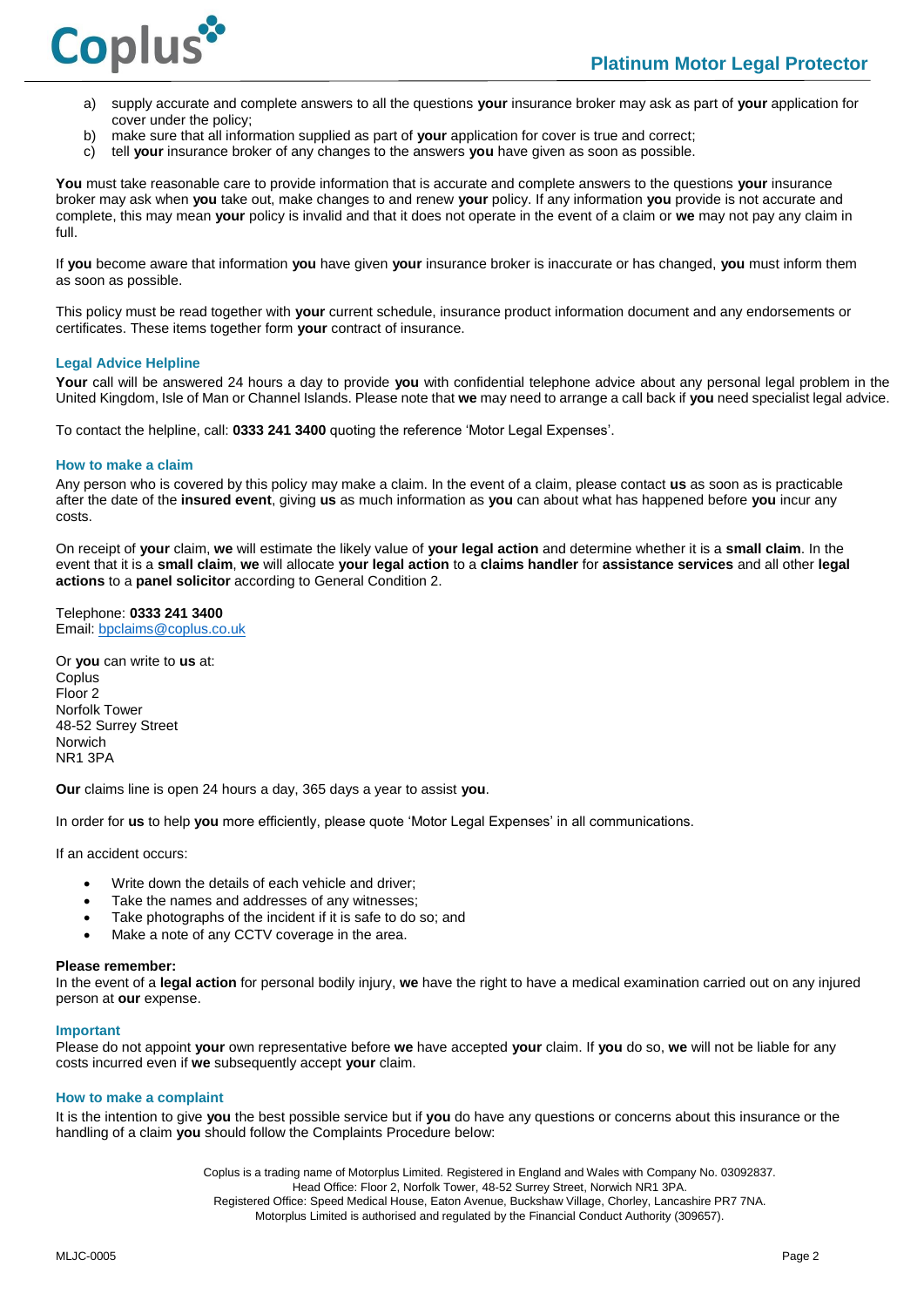

If **your** complaint relates to the sale of this policy, please contact **your** insurance broker.

If **your** complaint relates to a claim, please contact **us** at: Quality Assurance Manager **Coplus** Floor 2 Norfolk Tower 48-52 Surrey Street Norwich NR1 3PA

Telephone: **0333 241 9580** Email[: qtmail@coplus.co.uk](mailto:qtmail@coplus.co.uk)

It will assist **us** in handling **your** complaint quickly if **you** can please have **your** claim reference available when **you** call **us**. If for any reason it is not possible for **us** to reach an agreement, **you** have the right to make an appeal to the Financial Ombudsman Service. This applies if **you** are an individual, or in a business capacity if **your** annual turnover is up to EUR 2,000,000 and **you** have fewer than 10 members of staff.

**You** can contact the Financial Ombudsman Service at: The Financial Ombudsman Service Exchange Tower London E14 9SR

#### Telephone: **0800 023 4567**

Email[: complaint.info@financial-ombudsman.org.uk](mailto:complaint.info@financial-ombudsman.org.uk) Website[: www.financial-ombudsman.org.uk](http://www.financial-ombudsman.org.uk/)

## <span id="page-3-0"></span>**Financial Services Compensation Scheme**

If Allianz is unable to meet its liabilities **you** may be entitled to compensation under the Financial Services Compensation Scheme (FSCS). Further information about compensation scheme arrangements is available at [www.fscs.org.uk,](http://www.fscs.org.uk/) by emailing [enquiries@fscs.org.uk](mailto:enquiries@fscs.org.uk) or by phoning the FSCS on **0800 678 1100** or **0207 741 4100**.

#### <span id="page-3-1"></span>**Definitions**

The words and phrases listed below will have the same meanings wherever they appear in this policy. These words and phrases can be identified in bold throughout the policy.

| Wording                     | <b>Meaning</b>                                                                                                                                                                                                                                                                                                                                                                               |
|-----------------------------|----------------------------------------------------------------------------------------------------------------------------------------------------------------------------------------------------------------------------------------------------------------------------------------------------------------------------------------------------------------------------------------------|
| <b>Adverse costs</b>        | Any legal costs, including profit costs, disbursements, VAT and interest,<br>which you are ordered to pay by order of the court or have agreed with the opponent<br>to pay with our prior written agreement. These may include for example, the<br>opponent's solicitor's fees, barrister's fees or expert's fees.                                                                           |
| Appointed representative(s) | The <b>panel solicitor</b> or <b>non-panel solicitor</b> , solicitors' firm, barrister or other suitably<br>qualified person appointed or approved by us to act on your behalf.                                                                                                                                                                                                              |
| <b>Assistance services</b>  | Uninsured loss recovery and other services provided by the claims handler for small<br>claims.                                                                                                                                                                                                                                                                                               |
| <b>Civil proceedings</b>    | Civil court, civil tribunal or civil arbitration proceedings, which are subject to the<br>jurisdiction of the courts of the United Kingdom, the Isle of Man and the Channel<br>Islands.                                                                                                                                                                                                      |
| <b>Claims handler</b>       | Us or a suitable third party appointed by us to act on your behalf where your legal<br>action is a small claim.                                                                                                                                                                                                                                                                              |
| <b>Damages</b>              | Any uninsured losses incurred in connection with an insured event and/or any sum<br>that a court says your opponent must pay or money your opponent agrees to pay<br>to settle your legal action.                                                                                                                                                                                            |
| <b>Disbursements</b>        | Any costs reasonably incurred by an appointed representative or the claims<br>handler on your behalf in connection with your legal action in respect of services<br>supplied by a third party. Disbursements may include, for example, barristers' fees<br>(provided that the barrister is not acting under a conditional fee agreement or<br>equivalent arrangement) or expert report fees. |
| <b>Insured event</b>        | <b>Section 1 - Uninsured Loss Recovery</b><br>An incident which gives rise to a legal action which occurs within the period of<br>insurance and within the territorial limits involving the vehicle and the vehicle of a<br>third party (including collisions) which:                                                                                                                        |

Coplus is a trading name of Motorplus Limited. Registered in England and Wales with Company No. 03092837.

Head Office: Floor 2, Norfolk Tower, 48-52 Surrey Street, Norwich NR1 3PA.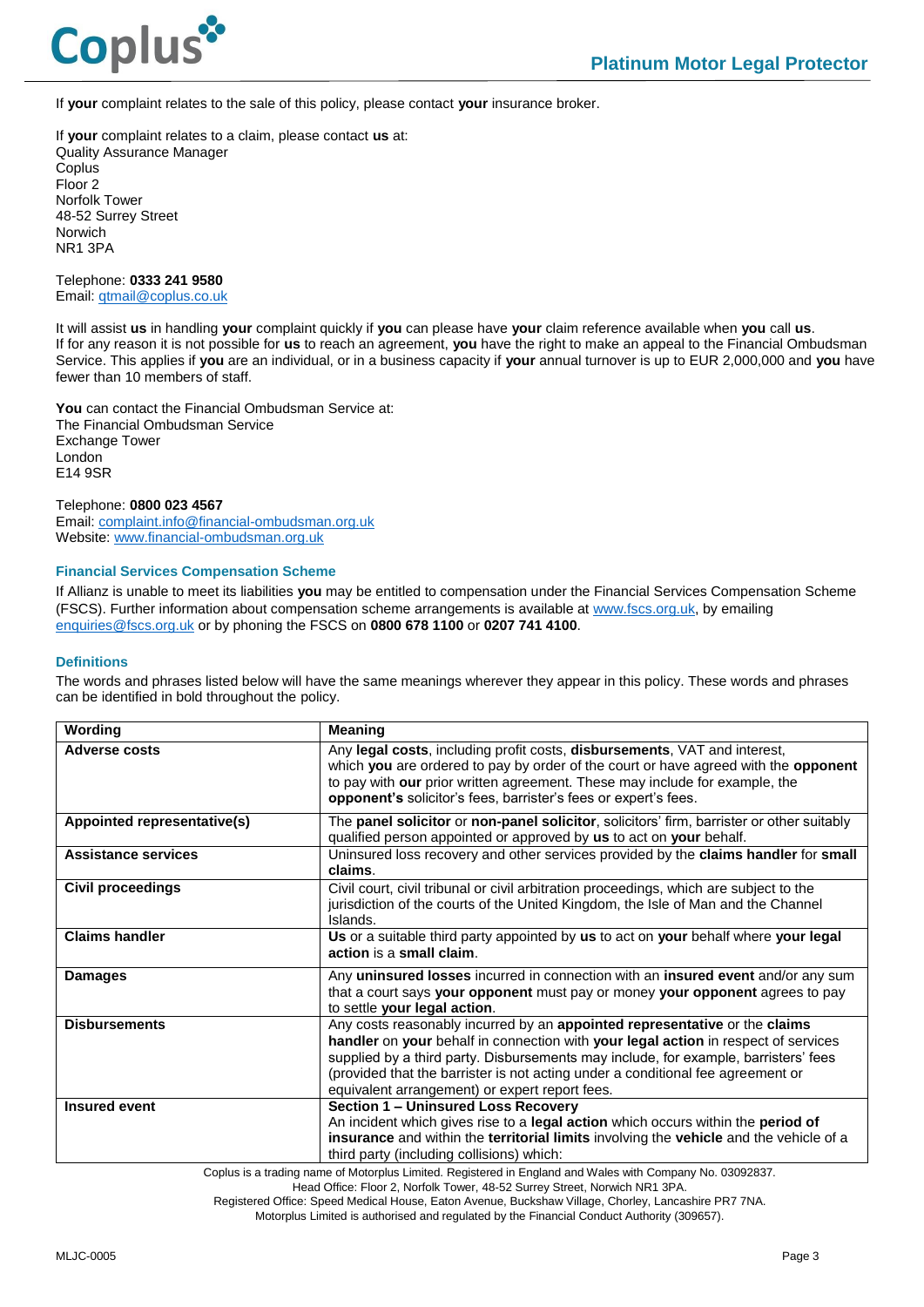

|                                       | i)<br>causes damage to your vehicle; and/or<br>causes damage to any personal belongings within or on the vehicle; and/or<br>ii)<br>causes your death or bodily injury whilst you are travelling in or on the<br>iii)<br>vehicle, or getting into or out of or on or off the vehicle; and/or<br>any other uninsured losses (including but not limited to alternative<br>iv)<br>transportation costs, should your vehicle be unusable following an accident<br>and loss of earnings as a result of an accident requiring you to take time off<br>work). |  |
|---------------------------------------|-------------------------------------------------------------------------------------------------------------------------------------------------------------------------------------------------------------------------------------------------------------------------------------------------------------------------------------------------------------------------------------------------------------------------------------------------------------------------------------------------------------------------------------------------------|--|
|                                       | All other sections<br>An incident which gives rise to a claim under this policy as described more fully within                                                                                                                                                                                                                                                                                                                                                                                                                                        |  |
|                                       | the cover sections of this document.                                                                                                                                                                                                                                                                                                                                                                                                                                                                                                                  |  |
| <b>Insurer</b><br><b>Legal action</b> | Allianz Insurance plc.<br>The pursuit of losses or damages against a third party arising from an insured event.                                                                                                                                                                                                                                                                                                                                                                                                                                       |  |
| <b>Legal costs</b>                    | Professional legal fees and/or expenses reasonably incurred by the appointed                                                                                                                                                                                                                                                                                                                                                                                                                                                                          |  |
|                                       | representative or the claims handler whilst acting for you in the pursuit of a legal<br>action and which you are bound to pay.                                                                                                                                                                                                                                                                                                                                                                                                                        |  |
| Motor insurance policy                | The policy of motor insurance for your vehicle which has been issued in accordance                                                                                                                                                                                                                                                                                                                                                                                                                                                                    |  |
| <b>Non-panel solicitor</b>            | with the requirements of the Road Traffic Act 1988.<br>A solicitor appointed by you and approved by us to represent you following an insured<br>event which is not a panel solicitor.                                                                                                                                                                                                                                                                                                                                                                 |  |
| Opponent                              | The third party responsible for the accident or collision which has given rise to an<br>insured event under this policy and against whom you wish to bring a legal action.                                                                                                                                                                                                                                                                                                                                                                            |  |
| <b>Panel solicitor</b>                | A solicitor recommended by us to you in the event of a legal action, to act on your<br>behalf and provide assistance.                                                                                                                                                                                                                                                                                                                                                                                                                                 |  |
| Part 36 Offer                         | Any offer made to settle a legal action, where blame is accepted or not, made by<br>either party throughout the legal action.                                                                                                                                                                                                                                                                                                                                                                                                                         |  |
|                                       |                                                                                                                                                                                                                                                                                                                                                                                                                                                                                                                                                       |  |
|                                       | To be accepted, the offer must:                                                                                                                                                                                                                                                                                                                                                                                                                                                                                                                       |  |
|                                       | be in writing;<br>$\bullet$                                                                                                                                                                                                                                                                                                                                                                                                                                                                                                                           |  |
|                                       | call itself a Part 36 Offer;                                                                                                                                                                                                                                                                                                                                                                                                                                                                                                                          |  |
|                                       | be open for at least 21 days, when the offeror will pay the opponent's costs,<br>if accepted;                                                                                                                                                                                                                                                                                                                                                                                                                                                         |  |
|                                       | specify if the offer covers the whole legal action, part of it, or an issue that                                                                                                                                                                                                                                                                                                                                                                                                                                                                      |  |
|                                       | arises in it and, if so, which;                                                                                                                                                                                                                                                                                                                                                                                                                                                                                                                       |  |
|                                       | advise whether any counterclaim is factored in.                                                                                                                                                                                                                                                                                                                                                                                                                                                                                                       |  |
| <b>Period of insurance</b>            | The period of 12 calendar months beginning with the date of inception of this Motor<br>Legal Expenses Policy.                                                                                                                                                                                                                                                                                                                                                                                                                                         |  |
| Proportionate                         | Where the costs of pursuing a legal action do not exceed the value of the likely                                                                                                                                                                                                                                                                                                                                                                                                                                                                      |  |
|                                       | award of damages. When deciding whether the legal action is proportionate we will<br>consider the factors set out in General Condition 9.                                                                                                                                                                                                                                                                                                                                                                                                             |  |
| <b>Reasonable prospects</b>           | A greater than 50% chance that you will be successful in your pursuit and that you                                                                                                                                                                                                                                                                                                                                                                                                                                                                    |  |
|                                       | will make a successful recovery.                                                                                                                                                                                                                                                                                                                                                                                                                                                                                                                      |  |
| Small claim                           | A legal action which we determine would be, or is actually allocated to the small                                                                                                                                                                                                                                                                                                                                                                                                                                                                     |  |
|                                       | claims track by a court under the Civil Procedure Rules as amended from time to<br>time. The small claims track is the procedure for making low value claims for                                                                                                                                                                                                                                                                                                                                                                                      |  |
|                                       | damages where the recovery of legal costs is limited. The limit under which a legal                                                                                                                                                                                                                                                                                                                                                                                                                                                                   |  |
|                                       | action is determined to be a small claim is set by the Civil Procedure Rules and may                                                                                                                                                                                                                                                                                                                                                                                                                                                                  |  |
|                                       | change from time to time.                                                                                                                                                                                                                                                                                                                                                                                                                                                                                                                             |  |
| <b>Territorial limits</b>             | Section 1 & 2<br>The European Union, the Isle of Man, the Channel Islands, Albania, Andorra, Bosnia                                                                                                                                                                                                                                                                                                                                                                                                                                                   |  |
|                                       | Herzegovina, Gibraltar, Iceland, Liechtenstein, Macedonia, Monaco, Montenegro,                                                                                                                                                                                                                                                                                                                                                                                                                                                                        |  |
|                                       | Norway, San Marino, Serbia, Switzerland and Turkey.                                                                                                                                                                                                                                                                                                                                                                                                                                                                                                   |  |
|                                       |                                                                                                                                                                                                                                                                                                                                                                                                                                                                                                                                                       |  |
|                                       | <b>All Other Sections</b><br>The United Kingdom, the Isle of Man and the Channel Islands.                                                                                                                                                                                                                                                                                                                                                                                                                                                             |  |
| <b>Uninsured losses</b>               | Any loss directly arising from an insured event that is not covered by any other                                                                                                                                                                                                                                                                                                                                                                                                                                                                      |  |
|                                       | insurance policy.                                                                                                                                                                                                                                                                                                                                                                                                                                                                                                                                     |  |
| <b>Vehicle</b>                        | The vehicle(s) specified in the motor insurance policy which was being driven or                                                                                                                                                                                                                                                                                                                                                                                                                                                                      |  |
|                                       | ridden by a person entitled to drive or ride it, together with any caravan or trailer<br>attached to the vehicle at the time of any event which gives rise to a legal action.                                                                                                                                                                                                                                                                                                                                                                         |  |
| We/our/us                             | Motorplus Limited t/a Coplus.                                                                                                                                                                                                                                                                                                                                                                                                                                                                                                                         |  |
| You/Your                              | The named holder of this policy, who lives in the United Kingdom, the Channel                                                                                                                                                                                                                                                                                                                                                                                                                                                                         |  |
|                                       | Islands or the Isle of Man, together with any other person who is entitled to drive or                                                                                                                                                                                                                                                                                                                                                                                                                                                                |  |

Coplus is a trading name of Motorplus Limited. Registered in England and Wales with Company No. 03092837.

Head Office: Floor 2, Norfolk Tower, 48-52 Surrey Street, Norwich NR1 3PA.

Registered Office: Speed Medical House, Eaton Avenue, Buckshaw Village, Chorley, Lancashire PR7 7NA.

Motorplus Limited is authorised and regulated by the Financial Conduct Authority (309657).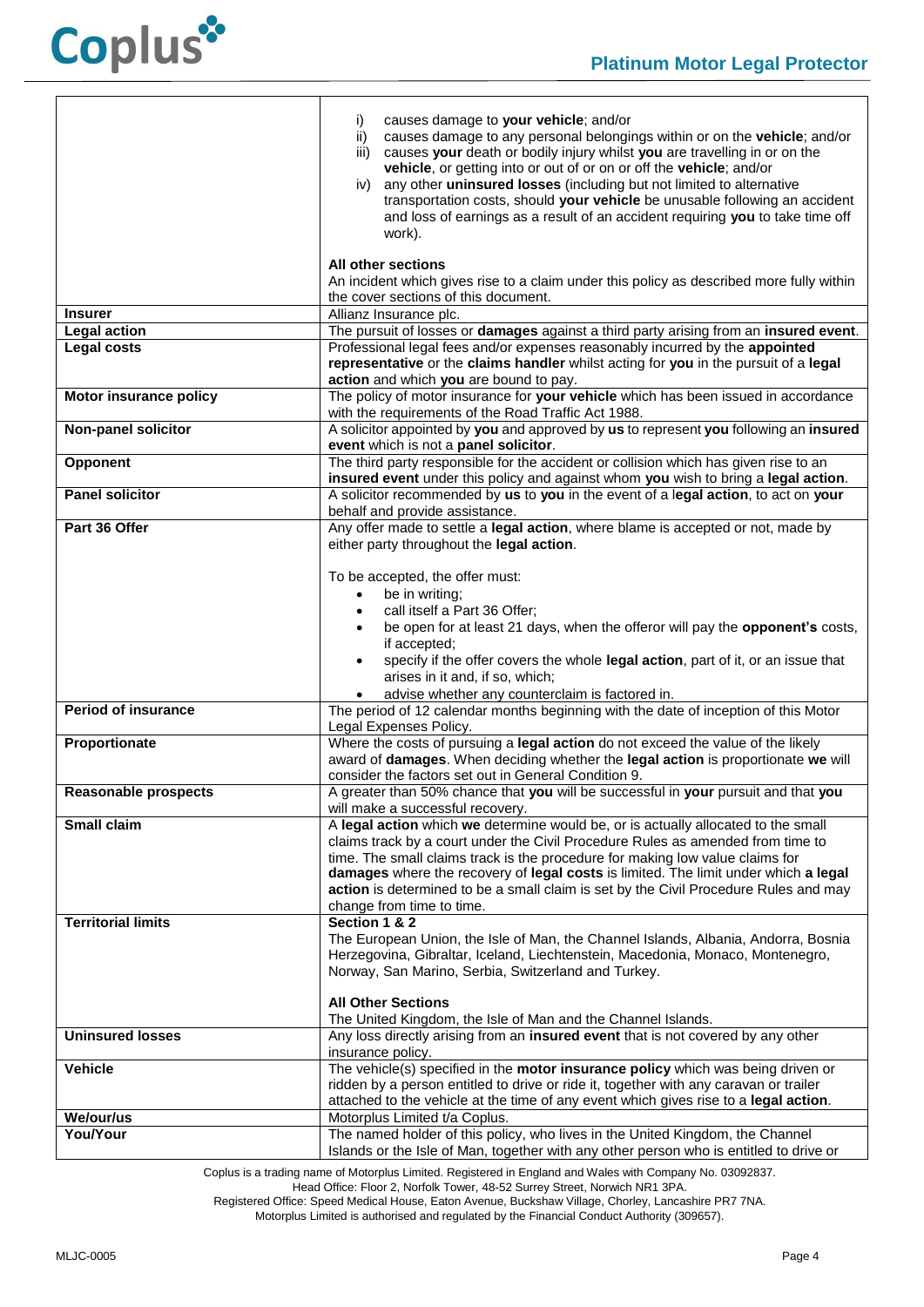

ride the **vehicle** under the **motor insurance policy** who is also resident in United Kingdom, Northern Ireland, the Channel Islands or the Isle of Man (including any other person who is a passenger or pillion passenger in or on the **vehicle**).

<span id="page-5-1"></span><span id="page-5-0"></span>

| <b>Cover</b>                                                                                         |                                            |                                                                                                                                                                                                                                                                                                                                          |                                                                                                                                                                                                                                                                                                                                                                                                           |  |  |  |  |
|------------------------------------------------------------------------------------------------------|--------------------------------------------|------------------------------------------------------------------------------------------------------------------------------------------------------------------------------------------------------------------------------------------------------------------------------------------------------------------------------------------|-----------------------------------------------------------------------------------------------------------------------------------------------------------------------------------------------------------------------------------------------------------------------------------------------------------------------------------------------------------------------------------------------------------|--|--|--|--|
|                                                                                                      | <b>Section 1 - Uninsured Loss Recovery</b> |                                                                                                                                                                                                                                                                                                                                          |                                                                                                                                                                                                                                                                                                                                                                                                           |  |  |  |  |
| <b>What is Covered?</b>                                                                              |                                            |                                                                                                                                                                                                                                                                                                                                          | <b>Cover Conditions</b>                                                                                                                                                                                                                                                                                                                                                                                   |  |  |  |  |
| 1.                                                                                                   |                                            | Upon payment of the premium; the <b>insurer</b> will indemnify<br>you as follows:                                                                                                                                                                                                                                                        | We will provide this cover provided that:                                                                                                                                                                                                                                                                                                                                                                 |  |  |  |  |
|                                                                                                      | a)                                         | provided that condition 2 below of this Cover section<br>applies, for any legal action which is not a small<br>claim, the legal costs, adverse costs and<br>disbursements incurred in bringing a legal action<br>against a third party in consequence of an insured<br>event up to a limit of £100,000 for any one insured<br>event; and | Any claim is reported to us as soon as practicable<br>a)<br>following an insured event. We shall have the right to<br>reject any claim under this policy where your delay in<br>notifying us has adversely affected the likely outcome of<br>your claim;<br>Your legal action has reasonable prospects of success;<br>b)<br>The legal action can be pursued in a proportionate<br>C)                      |  |  |  |  |
|                                                                                                      | b)                                         | provided that condition 2 below of this Cover section<br>applies, for any legal action which is a small claim,<br>the legal costs, adverse costs and disbursements<br>incurred in bringing a legal action against a third<br>party in consequence of an insured event up to a<br>limit of £500 for any one insured event.                | manner, unless otherwise agreed by us;<br>The insured event occurred within the territorial limits<br>d)<br>and within the <b>period of insurance</b> ;<br>The insured event was the fault of the opponent;<br>e)<br>You do not deliberately mislead us, the claims handler<br>f<br>or the appointed representative or exaggerate the claim<br>and/or legal action or bring any false or contrived claims |  |  |  |  |
| 2.                                                                                                   | a)                                         | The indemnity set out in condition 1 of this Cover section<br>above shall only apply where the legal action:<br>relates to an insured event;                                                                                                                                                                                             | and/or legal action;<br>We have given written approval to pursuing a legal action<br>g)<br>prior to you commencing any legal proceedings or making                                                                                                                                                                                                                                                        |  |  |  |  |
|                                                                                                      | b)<br>C)                                   | has been notified to us as soon as practicable after<br>the date of the <b>insured event</b> ; and<br>can be dealt with by a court of competent jurisdiction<br>within the territorial limits.                                                                                                                                           | an appeal;<br>You follow our, the claims handler's or the appointed<br>h)<br>representative's advice and provide any information they<br>ask for;<br>i)                                                                                                                                                                                                                                                   |  |  |  |  |
| We will cover you for costs incurred in recovering uninsured<br>losses including, for example:<br>a) |                                            | policy excess and other financial losses;                                                                                                                                                                                                                                                                                                | Your appointed representative follows the requirements<br>set out in the appointed representative conditions.                                                                                                                                                                                                                                                                                             |  |  |  |  |
|                                                                                                      | b)<br>C)<br>d)                             | vehicle repairs if your vehicle is damaged in an<br>accident:<br>costs of a hire car, should one be necessary;<br>vehicle recovery if your vehicle is stranded following<br>an accident.                                                                                                                                                 |                                                                                                                                                                                                                                                                                                                                                                                                           |  |  |  |  |

<span id="page-5-2"></span>

| <b>Section 2 - Motor Prosecution Defence</b>                                                                                                                                                                                                                                                                               |                                                                                                                                                                                      |  |  |  |
|----------------------------------------------------------------------------------------------------------------------------------------------------------------------------------------------------------------------------------------------------------------------------------------------------------------------------|--------------------------------------------------------------------------------------------------------------------------------------------------------------------------------------|--|--|--|
| <b>What is Covered?</b>                                                                                                                                                                                                                                                                                                    | <b>What is not Covered?</b>                                                                                                                                                          |  |  |  |
| The insurer will cover legal costs up to £100,000 to defend a<br>legal action in respect of a motoring offence arising from your<br>ownership or use of the vehicle where you are facing<br>suspension or disqualification of your driving licence, provided<br>your vehicle was being used within the territorial limits. | Any claims made in respect of parking offences or<br>a)<br>obstruction, for which you receive no penalty points<br>against your licence, or any claims involving your<br>dishonesty; |  |  |  |
| This includes but is not limited to the potential suspension of<br>your driving licence under the "totting up" procedure.                                                                                                                                                                                                  | Any claims made when you have been driving or riding<br>b)<br>the <b>vehicle</b> without valid motor insurance:                                                                      |  |  |  |
| Cover includes costs in respect of pleas in mitigation, provided<br>that there is a more than 50% prospect that such a plea will                                                                                                                                                                                           | Any claims made when you qualify for legal aid;<br>C)<br>More than two claims in any one period of insurance;<br>d)                                                                  |  |  |  |
| materially affect the outcome.                                                                                                                                                                                                                                                                                             | Any prosecutions brought against you where you are<br>e)                                                                                                                             |  |  |  |
| You must advise us of your summons no later than 7 days after<br>receiving it.                                                                                                                                                                                                                                             | alleged to be under the influence of alcohol and/or drugs;                                                                                                                           |  |  |  |
|                                                                                                                                                                                                                                                                                                                            | Any legal costs and expenses covered by your motor<br>f)<br>insurance policy.                                                                                                        |  |  |  |

Coplus is a trading name of Motorplus Limited. Registered in England and Wales with Company No. 03092837.

Head Office: Floor 2, Norfolk Tower, 48-52 Surrey Street, Norwich NR1 3PA. Registered Office: Speed Medical House, Eaton Avenue, Buckshaw Village, Chorley, Lancashire PR7 7NA. Motorplus Limited is authorised and regulated by the Financial Conduct Authority (309657).

MLJC-0005 Page 5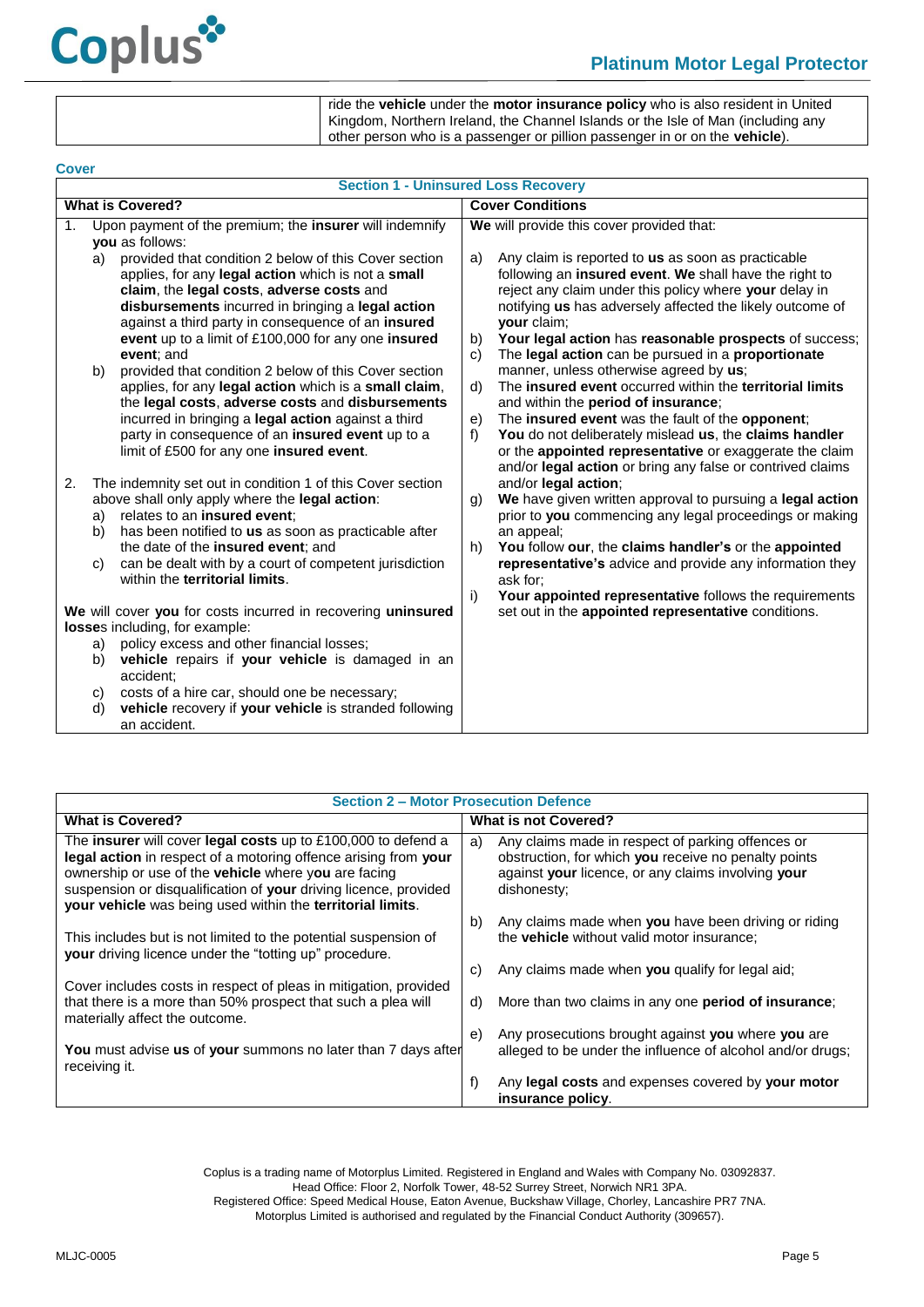

## <span id="page-6-0"></span>**General conditions**

The following conditions apply to all sections of this policy. **You** must comply with them where applicable in order for **your** insurance to remain in full force and effect.

## **1. Claims**

- a) **You** will give notice to **us** as soon as practicable following an **insured event**;
- b) **You** will take all steps necessary to assist in the recovery of **legal costs**, **disbursements** and **adverse costs** from a third party where appropriate and where **you** are able to do so;
- c) All **legal costs**, **disbursements** and **adverse costs** may be subject to an independent assessment to ensure that they have been incurred reasonably;
- d) All **legal costs**, **disbursements** and **adverse costs** and any other costs may only be incurred with **our** prior consent;
- e) **Legal costs**, **disbursements** and **adverse costs** will not be paid on an interim basis throughout a **legal action**;
- f) **You** will not enter or offer to enter into any negotiation to settle the **legal action** without **our** prior written approval to do so;
- g) **You** will not unreasonably withhold consent for **your claims handler** or **appointed representative** to make an offer to settle the **legal action**. This includes agreeing to settle by way of a **Part 36 offer**;
- h) If an offer of settlement (which may include a **Part 36 offer**) is made that **we**, the **claims handler** or the **appointed representative** would deem fair and **you** do not accept it, the **insurer** will not be liable for any further costs incurred;
- i) **You** will not withdraw from any **legal action** without **our** permission to do so;
- j) **You** must attend court or any expert examination where asked to do so;
- k) In some circumstances, where **we** decide it is appropriate, the **insurer** may elect to pay **you** the sum of **damages** that **you** are seeking and then end or not begin **civil proceedings**, and the **insurer** will not be liable for any further costs incurred;
- l) **We** reserve the right to:
	- i) take over any **legal action** or **civil proceedings** at any time and conduct them in **your** name;
	- ii) negotiate or settle any **legal action** or **civil proceedings** on **your** behalf;
	- iii) contact **you** directly at any point concerning **your legal action**.
- m) **You** must respond to **us** promptly in all matters relating to a claim and/or **legal action**, within 14 days unless **we** are satisfied that there is a reason why this is not possible.

## **2. Claims handler** and **Appointed representative**

- a) For **legal actions** which are not **small claims**, before legal proceedings are issued, **we** will instruct a **panel solicitor** to act for **you** to pursue or settle any **legal action we** have accepted in accordance with the terms and conditions of this policy;
- b) For **legal actions** which are **small claims**, before legal proceedings are issued a **claims handler** will be instructed to act for **you** to pursue or settle any **legal action we** have accepted in accordance with the terms and conditions of this policy;
- c) For any **legal action**, should legal proceedings need to be issued or where there is a conflict of interest, **you** can appoint a **non-panel solicitor** of **your** own choice. **You** must inform **us** in writing of the full name and address of the representative **you** want to act for **you**;
- d) If **you** appoint a **non-panel solicitor** then the **non**-**panel solicitor** must agree to the terms specified in section 2e. If there is any dispute over **your** choice of **non**-**panel solicitor we** will ask **you** to nominate an alternative. If, after **you** have done so, **we** are still not able to agree, **you** may escalate the matter in accordance with General Condition 5 – Arbitration of this policy. Until the complaint has been resolved, or until such time as an arbitrator has reached a decision, **we** shall be entitled to appoint a **panel solicitor** in order to protect **your** interests in any legal proceedings;
- e) If **you** do choose to appoint **your** own **non-panel solicitor**, this insurance will not cover **legal costs** and **disbursements** greater than the costs that **our panel solicitor** would charge in equivalent circumstances. For **your** information, this means that **we** would take into account the seriousness of the **legal action** and the location and class of **non-panel solicitor** that **you** choose. The hourly rate is currently set at £125 + VAT. **We** reserve the right to assess each case on its merits, and may agree to pay additional fees if **we** feel the situation warrants it. This will remain entirely at **our** discretion;
- f) The **appointed representative** or **claims handler**, if appropriate, will have direct contact with **us** and must fully cooperate with **us** at all times, and **you** must cooperate with **your appointed representative** or **claims handler**, providing all necessary information and assistance to them as required;
- g) Any **non-panel solicitor** that **you** appoint must sign **our** standard terms of appointment and adhere to all of its terms;
- h) **We** will not pay any **legal costs** of any **appointed representative**, other than a **panel solicitor**, prior to the issue of **civil proceedings** or a conflict of interest arising;
- i) **You** agree to **us** having access to the **appointed representative's** or the **claims handler's** file relating to **your legal action**. **You** will be considered to have provided express consent to **us** or **our** appointed agent to access the file for auditing, quality and cost control purposes.

#### **3. Cancellation**

If **you** decide that for any reason, this policy does not meet **your** insurance needs then please return it to **your**  insurance broker within 14 days from the day of purchase or the day on which **you** receive **your** policy documentation,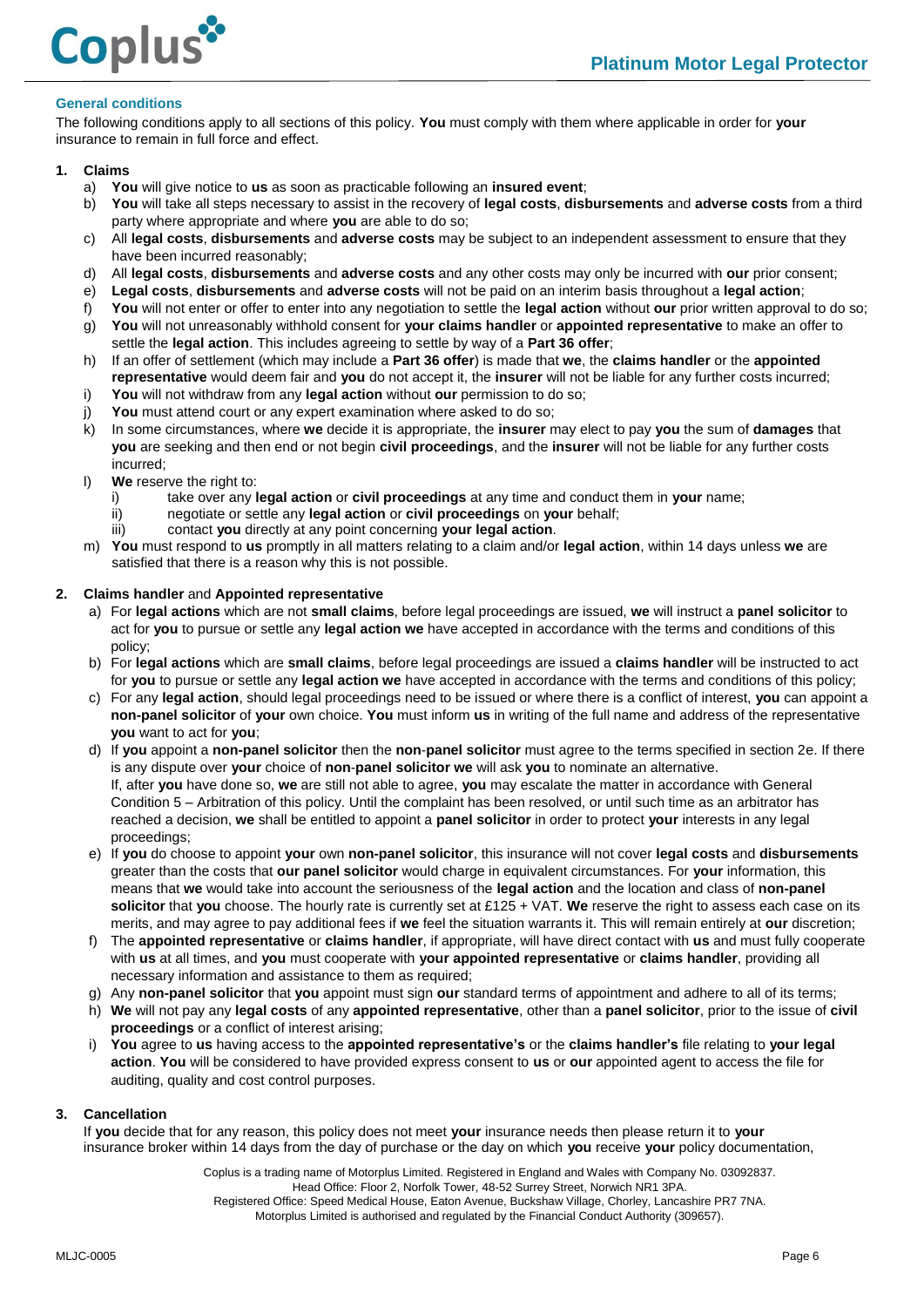whichever is the later. On the condition that no claims have been made or are pending, **we** will then refund **your** premium in full.

**You** may cancel the insurance cover after 14 days by informing **your** insurance broker, however no refund of premium will be payable.

The **insurer** shall not be bound to accept renewal of any insurance and may at any time cancel any insurance document by giving 30 days' notice in writing where there is a valid reason for doing so. A cancellation letter will be sent to **you** at **your** last known address. Valid reasons may include but are not limited to:

- a) Where the **insurer** reasonably suspects fraud;
- b) Non-payment of premium;
- c) Threatening and abusive behaviour;
- d) Non-compliance with policy terms and conditions;
- e) **You** have not taken reasonable care to provide accurate and complete answers to the questions **we** or **your**  insurance broker ask.

If the **insurer** cancels the policy and/or any additional covers **you** will receive a refund of any premiums **you** have paid for the cancelled cover, less a proportionate; deduction for the time the **insurer** has provided cover.

Where the **insurer's** investigations provide evidence of fraud or misrepresentation, the **insurer** may cancel the policy immediately and backdate the cancellation to the date of the fraud or the date when **you** provided **us** with incomplete or inaccurate information. This may result in **your** policy being cancelled from the date **you** originally took it out and the **insurer** will be entitled to keep the premium.

If **your** policy is cancelled because of fraud or misrepresentation, this may affect **your** eligibility for insurance with the **insurer**, as well as other insurers, in the future.

#### **4. Counsel's Opinion**

In the event that there is a dispute over the prospects of success for **your** claim, **we** may at any time require **you** at **your** expense to obtain the opinion of an independent barrister on the **reasonable prospects** of **your** claim being successful and **proportionate**. If **we** subsequently agree to accept or continue with the claim, the reasonable costs of obtaining this opinion will be covered under this policy.

#### **5. Arbitration Clause**

A dispute between **you** and **us** may arise, which may be referred to an arbitrator, who shall be either a solicitor or a barrister who **you** and **we** agree on in writing. If an arbitrator cannot be agreed then an arbitrator will be appointed by the authorised body identified in the current arbitration legislation. The decision of the arbitration shall be final and binding on both parties and he or she will decide who should pay the costs of the arbitration. If costs are awarded against **you**, they are not covered under this policy. This arbitration condition does not affect **your** rights to take separate **legal action**.

If a disputed claim is not referred to arbitration within 12 months of **your** claim being turned down, **we** will treat the claim as abandoned.

## **6. Fraudulent Claims**

**You** must not act in a fraudulent way. If **you** or anyone acting for **you**:

- fails to reveal or hides a fact likely to influence whether **we** accept **your** proposal, **your** renewal, or adjustment to **your** policy;
- fails to reveal or hides a fact likely to influence the cover **we** provide;
- makes a statement to **us** or anyone acting on **our** behalf, knowing the statement to be false;
- sends **us** or anyone acting on **our** behalf a document, knowing the document to be forged or false;
- makes a claim under the policy, knowing the claim to be false or fraudulent in any way;
- makes a claim for any loss or damage **you** caused deliberately or with **your** knowledge; or
- If **your** claim is in any way dishonest or exaggerated.

**We** will not pay any benefit under this policy or return any premium to **you** and **we** may cancel **your** policy immediately and backdate the cancellation to the date of the fraudulent claim. **We** may also take **legal action** against **you** and inform the appropriate authorities.

#### **7. Statutory Regulations**

In all matters relating to the performance of this insurance contract, it is the responsibility of both **you** and **us** that **we** both respectively comply with all Acts of Parliament and with all orders, regulations and bylaws made with statutory authority by Government Departments or by local or other authorities. The cost of meeting the requirements of this clause will be payable by **you** and **us** in **our** own rights respectively.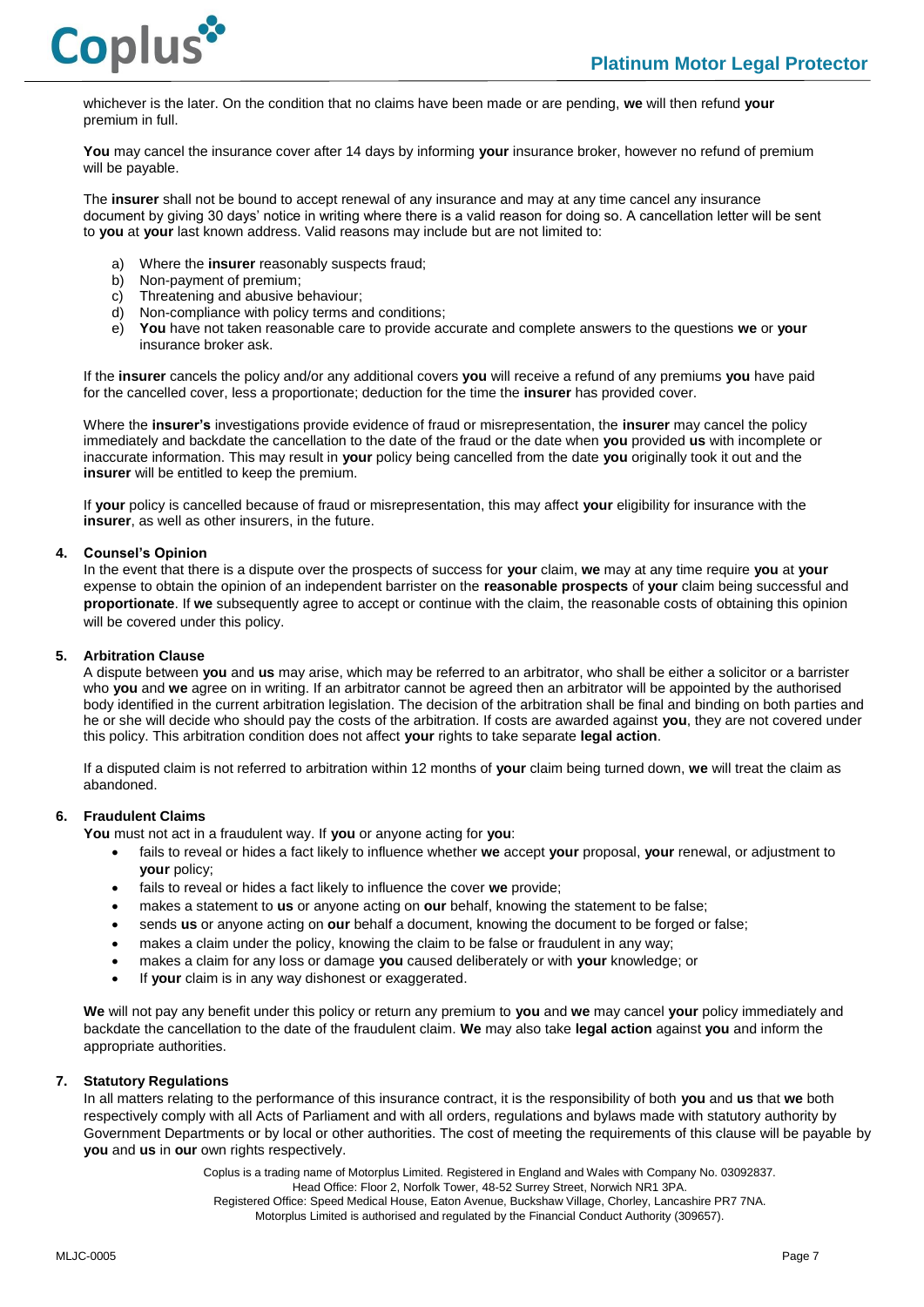

## **8. Severability Clause**

If any term of this contract of insurance is to any extent invalid, illegal or incapable of being enforced, such term will be excluded to the extent of such invalidity, illegality or unenforceability; all other terms will remain in full force and effect.

#### **9. Proportionality**

When deciding whether it would be **proportionate** to bring a **legal action we** will consider the following**:**

- a) the prospects of success and the likely costs of pursuing the **legal action**;
- b) the amount claimed and the amount of **damages** that are likely to be recovered;
- c) the amount of **adverse costs** that **we** would be likely to pay if the **legal action** was unsuccessful;
- d) the prospects of enforcing a judgment or agreement; the cost of the representation used to provide assistance to **you** in bringing a **legal action**, prior to legal proceedings being issued; and
- e) any other relevant factor which **we** would consider reasonable to do so in the circumstances.

#### **10. Acts of Parliament**

All references to Acts of Parliament in this policy shall include the equivalent laws in Scotland, Northern Ireland, the Isle of Man and the Channel Islands and shall include any subsequent amendments, re-enactments or regulations.

## <span id="page-8-0"></span>**General exclusions**

The following exclusions apply to all sections of this insurance contract:

- 1. Any Claim:
	- a) where the date of the **insured event** is before the date of inception of this policy;
	- b) brought against **you**;
	- c) that is not notified to **us** as soon as is practicable following an **insured event**. **We** shall have the right to reject any claim under this policy where **your** delay in notifying **us** has adversely affected the likely outcome of **your legal action**;
	- d) if at the time **you** make a claim under this policy there is any other insurance covering the same liability, **we** will not be liable to pay or contribute more than **our** proportion of any **legal action** and the **legal costs**, **disbursements** and **adverse costs** in connection with this;
	- e) where the **opponent** cannot be traced or identified;
	- f) in excess of the limit of indemnity of £100,000 for **legal costs**, **adverse cost** and **disbursements** for any **legal action** which is not a **small claim** for any one claim on this policy;
	- g) in excess of the limit of indemnity of £500 for **legal costs**, **adverse costs** and **disbursements** for any **legal action** which is a **small claim** for any one claim on this policy;
	- h) costs incurred after **we** have advised **you** that **your legal action** is best settled by means other than **civil proceedings**;
- 2. The balance of **legal costs**, **disbursements** and **adverse costs** in excess of what has previously been agreed;
- 3. **Legal costs**, **disbursements** and **adverse costs** incurred whilst **you** are bankrupt, in administration or in receivership, or if **you** have entered into a voluntary agreement with creditors;
- 4. Any claim that arises as a result of a deliberate action by **you** or anybody associated with **you**;
- 5. Any claim relating to violence or dishonesty on **your** part;
- 6. Any **legal costs** of any **appointed representative**, other than a **panel solicitor** or **claims handler**, prior to the issue **of civil proceedings** or a conflict of interest arising;
- 7. Any **legal costs**, **disbursements** and **adverse costs** relating to any event giving rise to a **legal action** and/or leading to **civil proceedings** which are not identified in the cover section of this policy, including but not limited to:
	- a) costs paid directly to the **appointed representative** prior to **our** approval;
	- b) anything relating to a road traffic accident not covered by **your** primary **motor insurance policy**, or from **your** use or alleged use of alcohol and/or drugs;
	- c) matters where **you** intend to represent yourself during a **legal action**;
	- d) any **legal costs**, **disbursements** and **adverse costs** incurred in any appeal proceedings, unless the **insurer** agreed to cover the original **legal action**, **we** deem that the matter has **reasonable prospects** and **we** are notified of the decision to appeal at least 7 days before the deadline to appeal;
	- e) any enforcement proceedings or procedure arising from a successful outcome where settlement is not then made, unless relating to **legal action** concluded successfully under this policy;
- 8. No indemnity for **legal costs** or **disbursements** payable to or incurred by a **non-panel solicitor** will be provided unless General Conditions 2 (d) and (e) apply;

Coplus is a trading name of Motorplus Limited. Registered in England and Wales with Company No. 03092837.

Head Office: Floor 2, Norfolk Tower, 48-52 Surrey Street, Norwich NR1 3PA.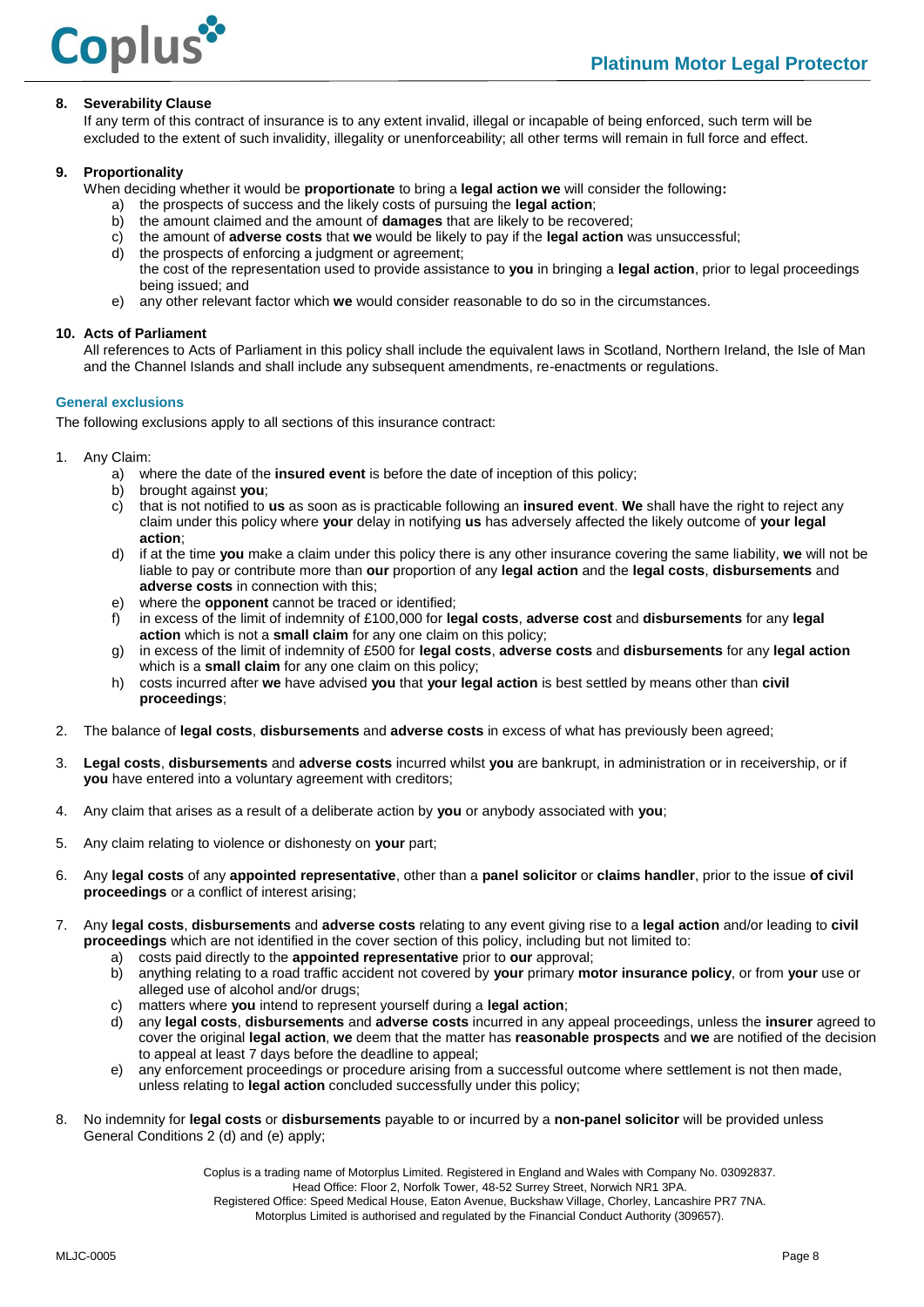

- 9. Any direct or indirect consequence of:
	- Irradiation, or contamination by nuclear material; or
	- The radioactive, toxic, explosive or other hazardous or contaminating properties of any radioactive matter; or
	- Any device or weapon which employs atomic or nuclear fission or fusion or other comparable reaction or radioactive force or matter;
- 10. Any direct or indirect consequence of terrorism as defined by the Terrorism Act 2000 and any amending or substituting legislation;
- 11. Any direct or indirect consequence of war, civil war, invasion, acts of foreign enemies (whether war be declared or not), rebellion, revolution, insurrection, military or usurped power, or confiscation, nationalisation, requisition, destruction of or damage to property by or under the order of any government, local or public authority;
- 12. Compensation awarded to a person or group bringing a claim against **you**;
- 13. Any claims made in respect of **your** use or alleged use of a mobile telephone whilst driving, unless the telephone is used via handsfree mode;
- 14. Claims arising from or associated with the use of **your vehicle** for racing, rallies, pacemaking or trials;
- 15. Judicial review;
- 16. Proceedings before, or reference to the European Court of Justice or the European Court of Human Rights;
- 17. If **we**, the **claims handler** or the **appointed representative** do not believe there are **reasonable prospects** in pursuing **your legal action**, the **insurer** will not pay for any costs arising from a subsequent or additional **legal action** to determine **reasonable prospects**;
- 18. Any consequence, howsoever caused, including but not limited to Computer Virus in Electronic Data being lost, destroyed, distorted, altered, or otherwise corrupted.

For the purposes of this policy, Electronic Data shall mean facts, concepts and information stored to form useable for communications, interpretations, or processing by electronic or electromechanical data processing or other electronically controlled hardware, software and other coded instructions for the processing and manipulation of data, or the direction and manipulation of such hardware.

For the purposes of this policy, Computer Virus shall mean a set of corrupting, harmful, or otherwise unauthorised instructions or code, whether these have been introduced maliciously or otherwise, and multiply themselves through a computer system or network of whatsoever nature.

#### <span id="page-9-0"></span>**Use of language**

<span id="page-9-1"></span>Unless otherwise agreed, for the purposes of this insurance contract the language used will be English.

#### **O**the**r formats**

If **you** require this document in any other format please do not hesitate to contact **us**.

#### <span id="page-9-2"></span>**Telephone calls**

<span id="page-9-3"></span>Please note that for **our** mutual protection telephone calls may be monitored or recorded.

#### **Fraud prevention**, **detection** and **claims history**

In order to prevent and detect fraud **we** may at any time:

- share information about **you** with other organisations and public bodies including the police;
- check and/or file **your** details with fraud prevention agencies and databases, and if **you** give **us** false or inaccurate information and **we** suspect fraud, **we** will record this.

**We** and other organisations may also search these agencies and databases to:

- help make decisions about the provision and administration of insurance, credit and related services for **you** and members of **your** household;
- trace debtors or beneficiaries, recover debt, prevent fraud and to manage **your** accounts or insurance policies;
- check **your** identity to prevent money laundering, unless **you** provide **us** with other satisfactory proof of identity;
- undertake credit searches and additional fraud searches.

Coplus is a trading name of Motorplus Limited. Registered in England and Wales with Company No. 03092837.

Head Office: Floor 2, Norfolk Tower, 48-52 Surrey Street, Norwich NR1 3PA.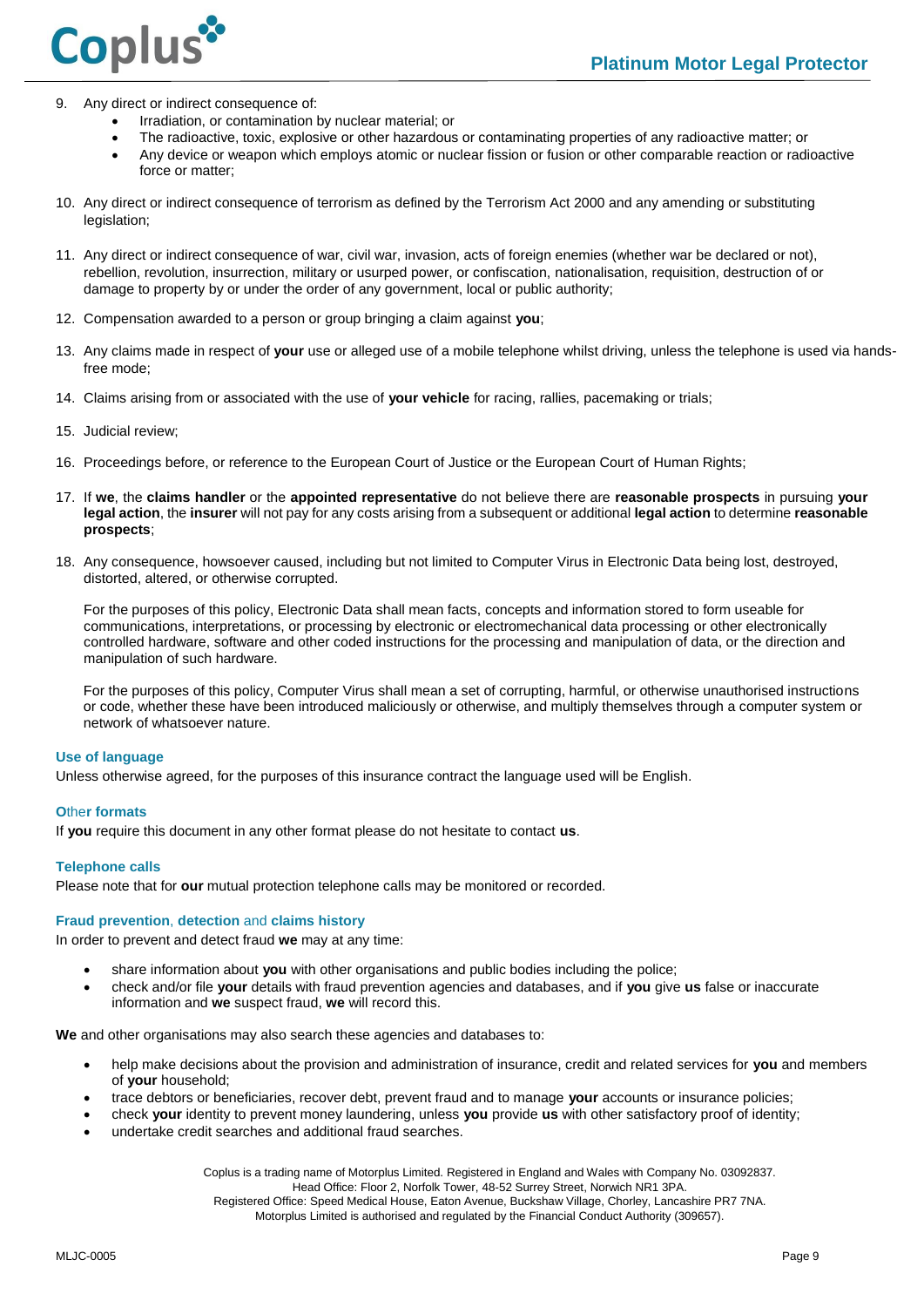

#### <span id="page-10-0"></span>**Renewal procedure**

The term of **your** Motor Legal Expenses policy is one year. The **period of insurance** will end exactly one year after inception unless **you** renew **your** policy. If **you** wish to renew this insurance policy please contact **your** insurance broker who will be able to discuss **your** requirements.

#### <span id="page-10-1"></span>**Contracts (Rights of Third Parties) Act 1999**

The terms of this policy are only enforceable by the named insured. A person who is not a named insured has no rights under the Contracts (Rights of Third Parties) Act 1999 to enforce any term of this policy but this does not affect any right or remedy of a third party, which exists or is available apart from that Act.

#### <span id="page-10-2"></span>**Governing law**

Unless some other law is agreed in writing, this policy is governed by English law. If there is a dispute, it will only be dealt with in the courts of England or of the country within the United Kingdom in which **your** main residence is situated.

#### <span id="page-10-3"></span>**Your agreement with others**

This contract of insurance is personal to **you** the policyholder, and the **insurer**.

**We** will not be bound by any agreement between **you** and **your appointed representative**, or **you** and any other person or organisation.

<span id="page-10-4"></span>**You** may not assign any of the rights under this policy without the **insurer's** express prior written consent.

#### **Our regulator and insurer**

This insurance is arranged by Motorplus Limited t/a Coplus and underwritten by Allianz Legal Protection which is a trading name of Allianz Insurance plc.

Motorplus Limited t/a Coplus is authorised and regulated by the Financial Conduct Authority.

Allianz Insurance plc. Registered in England number 84638.

Registered office: 57 Ladymead, Guildford, Surrey, GU1 1DB, United Kingdom.

Allianz Insurance plc is authorised by the Prudential Regulation Authority and regulated by the Financial Conduct Authority and the Prudential Regulation Authority.

Financial Services Register number 121849.

Details about the extent of their regulation by the Financial Conduct Authority and Prudential Regulation Authority are available on request.

#### <span id="page-10-5"></span>**Privacy Statement**

For full details of how we protect your privacy and process your data please read the Privacy Statement that accompanies this policy. The Privacy Statement can also be viewed online by visiting [https://www.coplus.co.uk/data-privacy-notice.](https://www.coplus.co.uk/data-privacy-notice)

#### <span id="page-10-6"></span>**Allianz Insurance plc Fair Processing Notice**

**We** are Allianz Insurance plc, referred to as "**we**/**us**/**our**" in this notice.

For more information about how Allianz Insurance plc use **your** personal data, **you** can find a copy of the Fair Processing Notice at [www.allianz.co.uk](http://www.allianz.co.uk/)

Alternatively, you can request a printed version by calling **0330 102 1837**, by emai[l dataprotectionofficer@allianz.co.uk](mailto:dataprotectionofficer@allianz.co.uk) or by writing to the Data Protection Officer, Allianz, 57 Ladymead, Guildford, Surrey GU1 1DB.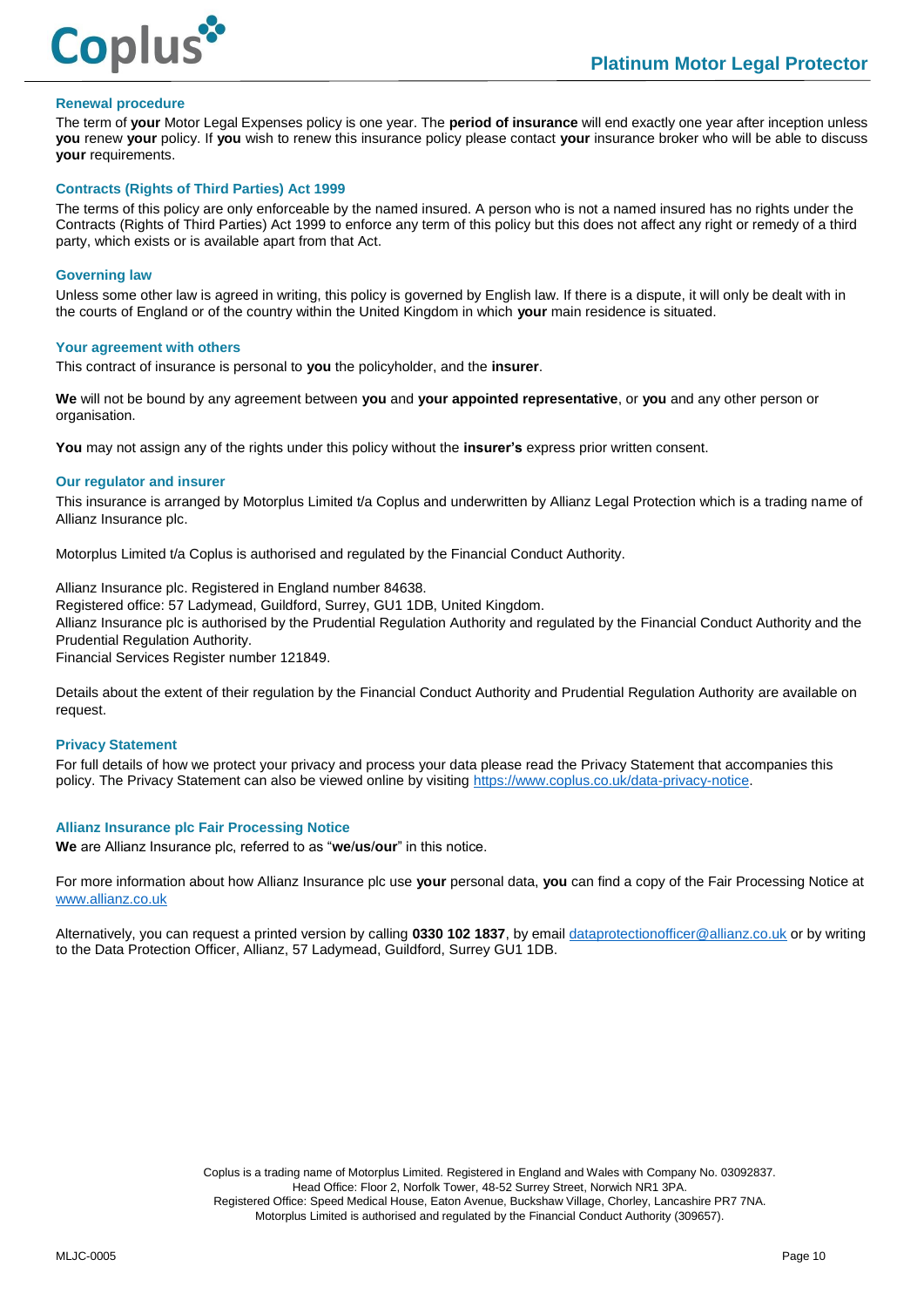

#### **ADDITIONAL MOTOR CLAIMS SERVICE BENEFITS**

In purchasing **our** Platinum Motor Legal Expenses Insurance, **you** are automatically entitled to a number of additional services to ensure that **you** are fully taken care of in the event of a motor accident. The benefits are listed below.

#### **How to use our additional services**

In the event of an incident, please contact **us** as soon as possible giving **us** as much information as **you** can about what has happened to bring about a claim.

If **you** have purchased **our** Legal Expenses Insurance policy, **you** are entitled to use the additional motor claims services. Please note that all incidents must be reported to **us** as soon as reasonably possible after the **insured event**.

Telephone: **0333 241 3400** Email[: claims@coplus.co.uk](mailto:claims@coplus.co.uk)

Or **you** can write to **us** at: **Coplus** Floor 2 Norfolk Tower 48-52 Surrey Street Norwich NR1 3PA

**Our** claims line is open 24 hours a day, 365 days a year.

In order for **us** to help **you** more efficiently, please quote 'Motor Legal Expenses' on all communications.

#### **How to make a complaint**

**We** hope that **you** are completely happy with this policy and the service that **you** receive, however if **you** do have any reason to make a complaint, please contact **us**.

If **your** complaint relates to the sale of this policy, please contact **your** insurance broker.

If **your** complaint relates to a claim or one of **our** additional motor claims services under this section, please contact **us** at:

Quality Assurance Manager **Coplus** Floor 2 Norfolk Tower 48-52 Surrey Street Norwich NR1 3PA

Telephone: **0333 241 3400** Email[: qtmail@coplus.co.uk](mailto:qtmail@coplus.co.uk)

It will assist **us** in handling **your** complaint quickly if **you** can please have **your** claim reference available when **you** call **us**.

#### **General definitions**

The words and phrases listed below will have the same meanings wherever they appear in the services sections below. These words and phrases can be identified in bold throughout the sections.

#### **Approved supplier**

A supplier of services which are the preferred supplier of **us**.

#### **Insured event**

An incident which gives rise to a claim under **your motor insurance policy**.

#### **Vehicle**

The vehicle(s) specified in the **motor insurance policy** which was being driven or ridden by a person entitled to drive or ride it, together with any caravan or trailer attached to the vehicle at the time of any event which gives rise to a claim.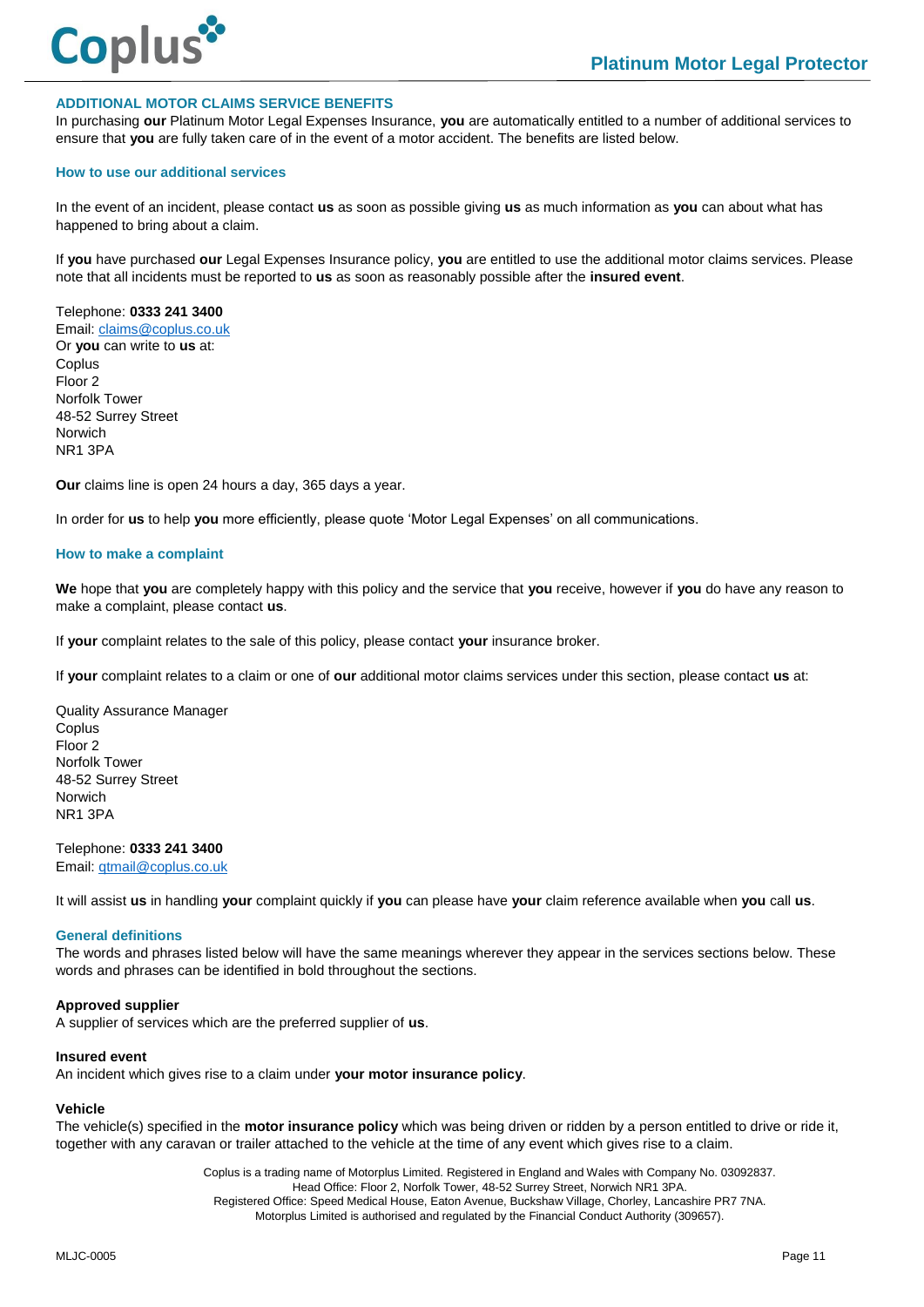

## **Motor Insurance Policy**

The policy of motor insurance for **your vehicle** which has been issued in accordance with the requirements of the Road Traffic Act 1988.

## **Period of benefits**

The period of 12 calendar months beginning with the date of inception of **your** Motor Legal Expenses Policy.

## **Territorial limits**

Great Britain, Northern Ireland, Channel Islands and the Isle of Man.

#### **We/our/us**

Motorplus Limited t/as Coplus.

#### **Total loss**

The **vehicle** being assessed as being unable to be driven and damaged beyond the point where it would be economical to fund its repair. In the event that **you** are comprehensively insured, such assessment must be made by **your** motor insurers. In the event that **your** motor insurance is not comprehensive, such assessment will be made by **us**, or (if **you** are not responsible for the accident) by the insurers of the party responsible for the accident.

#### **You/Your**

The named holder of this policy, who lives in the **territorial limits**, together with any other person who is entitled to drive or ride the **vehicle** under the **motor Insurance policy** (including any other person who is a passenger/pillion in the **vehicle**).

## **ADDITIONAL BENEFITS**

If **you** are involved in a motor accident **we** can offer the following services to assist **you**.

#### **Section 1 – Accident claims management and support**

An emergency claims line is available to **you** to report an **insured event** to **us** where **we** will discuss what additional service benefits will help **you** return to the position **you** were at prior to the **insured event**. **We** will also provide telephone advice in completing insurance claim documentation and dealing with all claims related correspondence following an **insured event**.

#### **Section 2– Pay as You Need Breakdown and Recovery Cover**

**We** will arrange for **you** to have access to a roadside assistance and recovery service.

#### **Conditions applying to Section 3**

- This service will only be provided to **you** by the service provider if **you** are able to pay immediately by debit or credit card, and the rates applicable at the time assistance is required will be payable by **you**. A receipt will be sent to **you** for all charges debited;
- **You** will need to state the location and condition of **your vehicle** as well as where it needs to be recovered to;
- As **you** are liable for all costs incurred **you** must make sure **you** provide as much information as possible to ensure the correct service is provided at the first call out;
- The service provider cannot be held responsible for any unforeseeable additional charges.

#### **Section 3 – Uninsured Loss Recovery, including hire, repair & personal injury**

If **you** are involved in an incident for which **you** are not at fault, **we** can offer the following services to assist **you**:

#### **Non-fault replacement hire**

A replacement credit hire vehicle can be arranged via **our approved suppliers** if **your vehicle** is deemed undriveable or for the repair duration following a non-fault motor incident.

#### **Conditions applying to non-fault replacement hire**

- **Our approved supplier** considers there is a genuine need and that **your vehicle** is undriveable or a **vehicle** is required for the duration of any repair;
	- The **approved supplier** must establish that:
		- the incident is the fault of another party; and
		- ii) the other party has relevant insurance in place to pay for the hire charges. These hire charges are ultimately **your** responsibility;

Coplus is a trading name of Motorplus Limited. Registered in England and Wales with Company No. 03092837.

Head Office: Floor 2, Norfolk Tower, 48-52 Surrey Street, Norwich NR1 3PA.